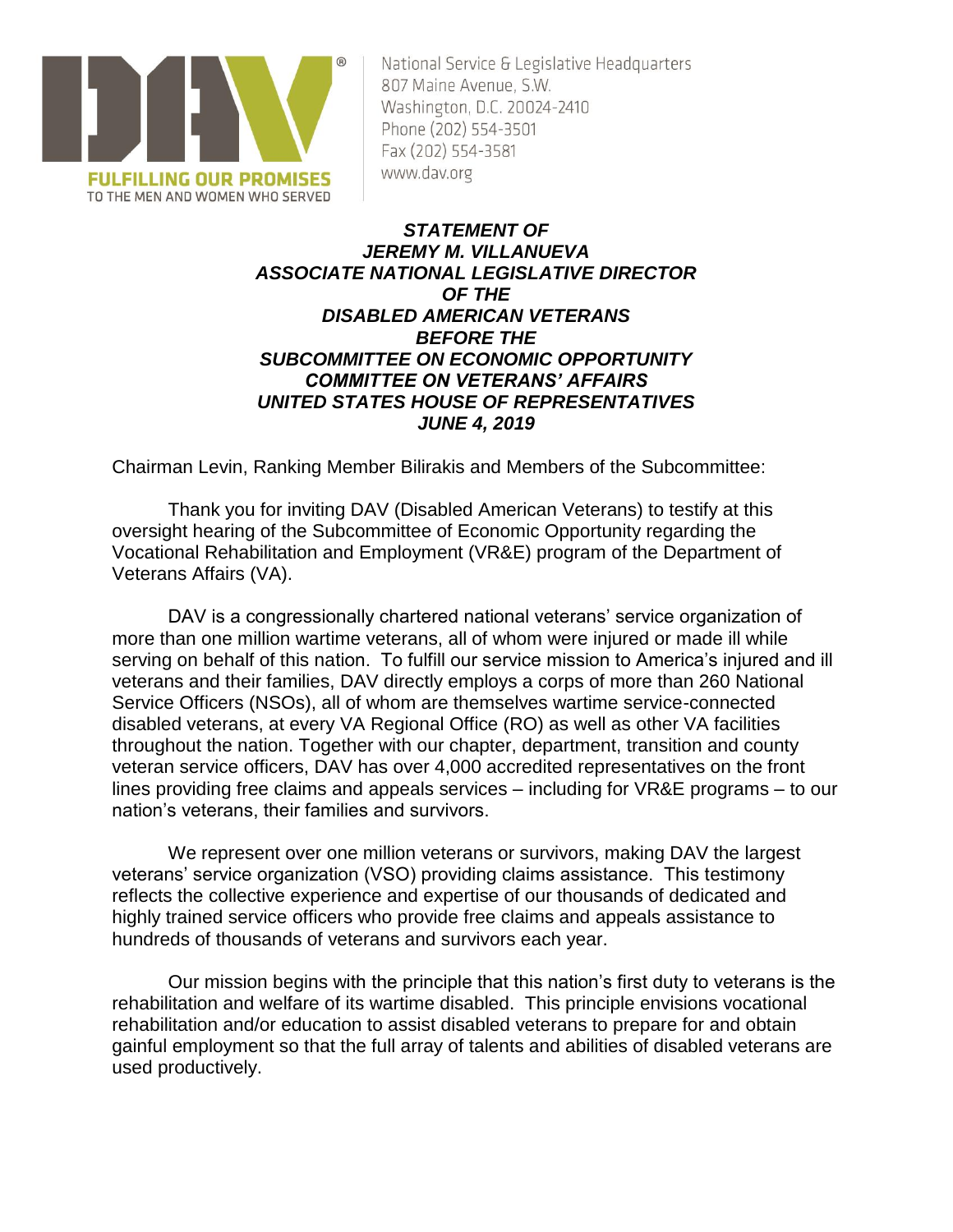In fact, all of DAV's National Service Officers have received or are currently receiving services through VR&E as part of the DAV National Service Officer Apprentice Program through a Memorandum of Understanding (MOU) with VA's VR&E program.

I testify before you today, not just as an advocate for disabled veterans but also representing a successful outcome of VR&E. As a veteran of the United States Marine Corps I had utilized my educational benefits under the Post-9/11 GI Bill and attained a bachelor's degree at California State University of Bakersfield in 2013. However, due in part to my disabilities, I could not obtain gainful employment that utilized my college education. When I was hired by DAV in 2014, I was enrolled in VR&E, provided a vocational plan that took into consideration my service-connected conditions and assisted in my first 16 months of employment as a National Service Officer (NSO) where I personally assisted veterans with their VA claims, to include applying for VR&E benefits. I completed the DAV NSO Training Program in October 2015 and was promoted to DAV's office at the Board of Veterans' Appeals in July 2016 where I represented veterans before Veterans Law Judges to help secure their earned benefits before being appointed to my current position on DAV's legislative staff. I am an example of how VR&E can help a veteran find the path to economic success that is best suited for that individual.

# **VA VOCATIONAL REHABILITATION AND EMPLOYMENT PROGRAM**

The VR&E program, also known as the Chapter 31 program, assists veterans and service members with service-connected disabilities and an employment barrier to prepare for, obtain, and maintain suitable employment. Veterans with at least a 20 percent disability evaluation or a 10 percent evaluation with a serious employment handicap meet the eligibility criteria. VR&E provides comprehensive services to include vocational assessment, rehabilitation planning, and employment services. For veterans with service-connected disabilities so severe that they cannot immediately consider work, the VR&E program offers services to improve their ability to live as independently as possible within their families and communities.

VR&E administers these benefits through a decentralized service-delivery network comprised of nearly 360 offices throughout 56 regions, each anchored by an RO. As of the end of fiscal year (FY) 2018, VR&E was comprised of a workforce of 1,645 staff, including Vocational Rehabilitation Counselors (VRC), Employment Coordinators, support staff, and managers.

VR&E's workload is driven by a number of factors, including: (1) the number of veterans applying for rehabilitation benefits and services; (2) the number of veterans who enter into the development and implementation of a rehabilitation plan; (3) the associated growth of disability claims consistent with the ongoing reduction of the claims backlog; (4) changes to total volume of military separations due to military endstrength policy; and (5) frequency/severity of service-related injuries/illnesses. Once a veteran or service member applies and is determined eligible for services based on service-connected disability rating and honorable discharge, the veteran meets with a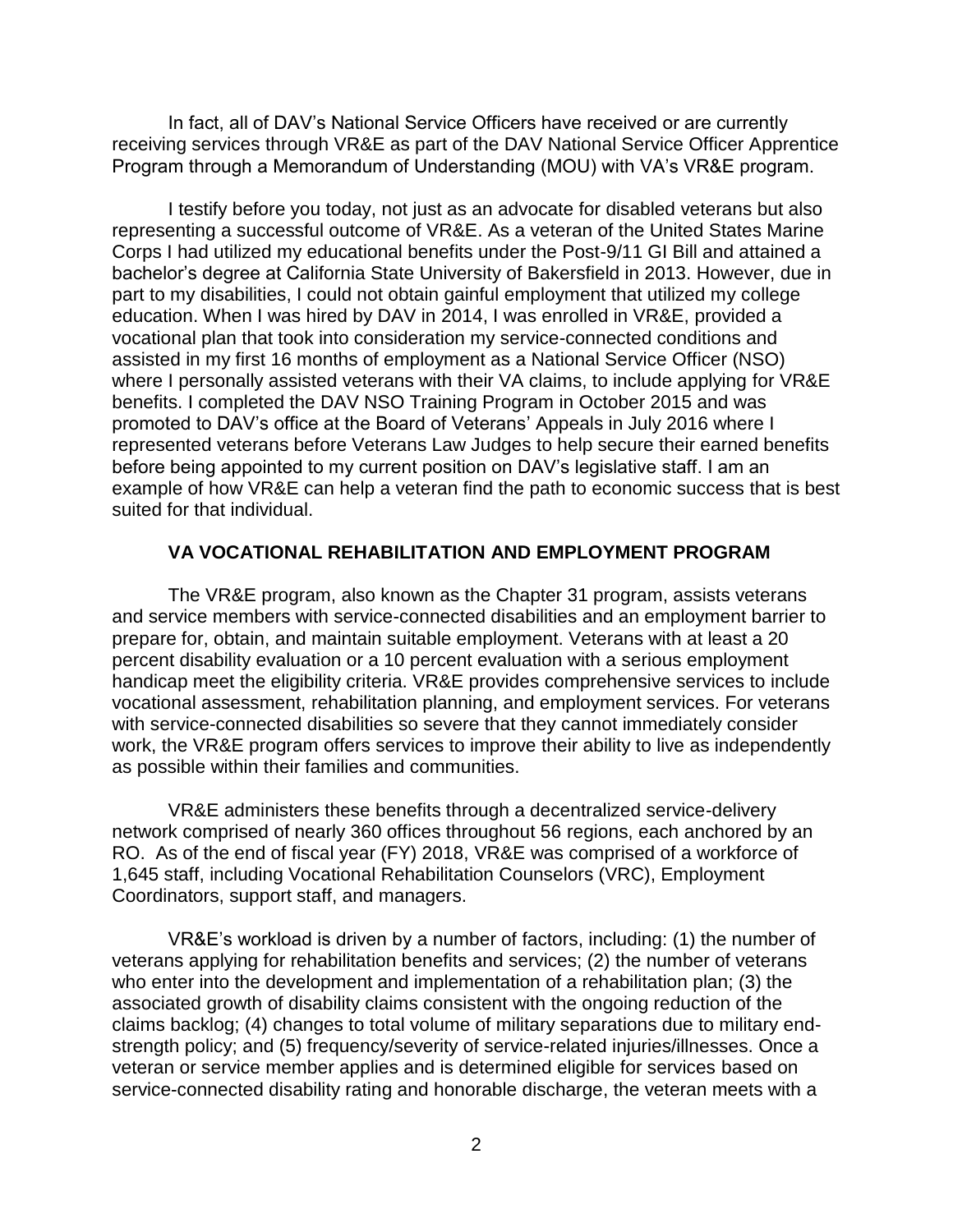VRC to complete a comprehensive vocational assessment. The VRC will then make an entitlement determination based on the counselor's interview that determines whether the veteran's disabilities impair their ability to find and hold a job. If the veteran or service member is not entitled to VR&E services, the counselor will assist with any necessary referrals for other services such as referrals to state vocational rehabilitation programs, local employment agencies, or other local or state training programs.

The cycle of an active VR&E case may extend up to and beyond six years. This is necessary to provide adequate training for veterans so that they can obtain employment that accommodates their disabilities and provides a career foundation that is appropriate to their education, abilities, and ambition. In addition, counselor follow-up after securing an occupation is crucial to ensuring the veteran is employed and will stay employed.

When service-disabled veterans seek to reintegrate, they should be knowledgeable about not only what educational and occupational benefits are available but which one is right for them. While the GI Bill focuses on education and training, VR&E counselors work with veterans to develop an individualized development plan following one of five tracks:

- Reemployment for veterans who served in active military service or in the national guard or reserves, and are now returning to employers for whom they worked, prior to going on active duty;
- Rapid Access to Employment for individuals ready to seek employment after separation and have the necessary skills to be competitive;
- Self-Employment for individuals who have job skills to start a business;
- Employment through long-term services provides an extended period of training and rehabilitation services to ensure that veterans acquire the skills necessary to obtain and maintain suitable employment;
- Independent Living (IL) for individuals unable to work, provides support to achieve maximum independence in daily living and, whenever possible, increase the individual's ability to participate in an extended evaluation to explore the potential to return to work

While many veterans will utilize the GI Bill and thrive, there are many who would be better served by one of VR&E's five tracks. The importance of the veteran knowing which option they would be better suited for cannot be understated.

In 2008, Congress passed the Veterans' Benefits Improvement Act, which required VA to conduct a 20-year longitudinal study of veterans who applied for and entered into a plan of services in the VR&E program in fiscal years (FY) 2010, 2012, and 2014. These three cohorts are being followed annually for 20 years each. Survey data collection started in 2012 for the first two cohorts and in 2014 for the last cohort. The primary focus of the VR&E Longitudinal Study is on the long-term employment and standard of living outcomes for VR&E participants after they exit the program.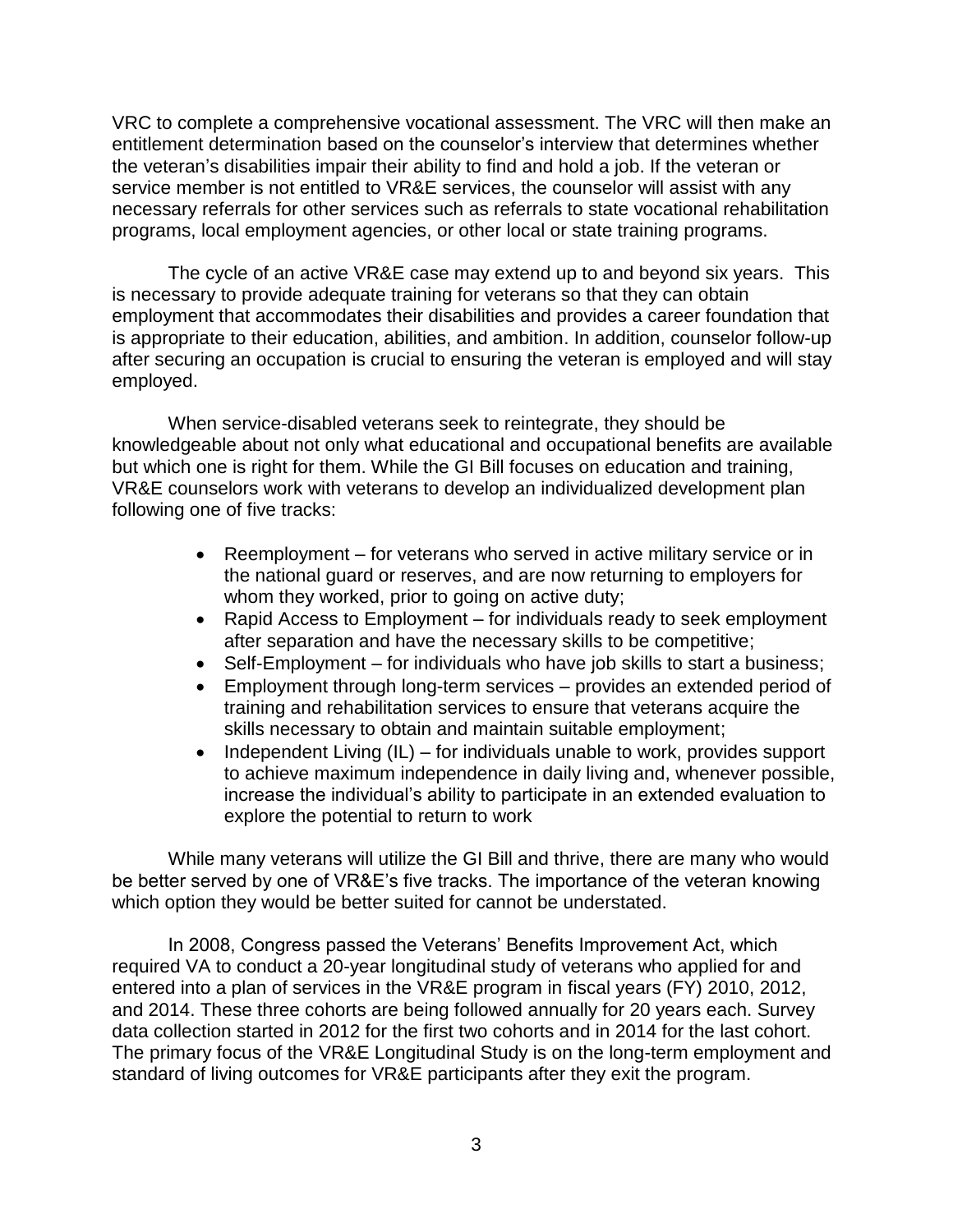The preliminary results from these studies are showing that VR&E is an effective program that enhances the economic outlook for the veterans who utilize it. In the VR&E Longitudinal Study Annual Report 2018 for FY 2017, it reported that approximately 90 percent of veterans who have achieved rehabilitation from an employment plan were employed in the past year for all three cohorts and that amongst Cohort 1 and Cohort 2, the rate of homeownership was higher than the general population of the United States (70 percent and 67 percent versus 64.2 percent, respectively). Combine this with reported incomes that are at least \$18,000 dollars higher than for those who discontinued the program, VR&E is proving to be a valuable resource to America's disabled veterans.

But there are some areas to improve upon. Rural and economically disadvantaged veterans continue to have barriers to access to benefits. Despite data showing how beneficial VR&E can be, participation rates in the programs are down even as the target population is growing. We are concerned that VA's hiring of new counselors to strengthen the program and increase services to disabled veterans, is being negated by utilizing these counselors to do administrative tasks. In addition, VR&E is suffering from a lack of resources and funding.

# **DECREASE IN PARTICIPATION**

VA's Budget Request for FY 2020 states that the VR&E program will meet and sustain the congressionally mandated goal of 1:125 counselor-to client ratio. However, the latest data in the VA budget document also shows that from 2016 to 2018, the number of VR&E participants fell from 173,606 to 164,355 — more than a five percent decrease. During that same period, VR&E's caseload also dropped from 137,097 to 125,513 –– an 8.4 percent decline. It would appear that VR&E is able to meet the 1:125 goal by serving fewer veterans. VA's Principal Under Secretary for Benefits acknowledged the decrease before this subcommittee during a hearing in April 2019 and indicated VBA could not explain why this occurred. We are concerned that the lack of counselors over the years has finally caught up to VA and participation in VR&E has dropped because of this. We question if VR&E has instituted any new policies or practices that have deterred disabled veterans from seeking these services and what action is VA taking to increase awareness of the availability and benefits of VR&E services.

We are troubled that this decrease comes at a time when the latest VR&E Longitudinal Study finds that the number of participants had been increasing with each cohort. Cohort II (FY 2012) is 43 percent larger than Cohort I (2010) and Cohort III (2014) is 95 percent larger than Cohort I. Also, the study notes that the all three cohorts consist of younger veterans who are more likely to have served during the Gulf War II era, with two-thirds of these veterans having a service-connected disability rating of 60 percent or higher.

The decrease in participation is particularly concerning when viewed with the current statistics released by the Bureau of Labor and Statistics. In March 2019, the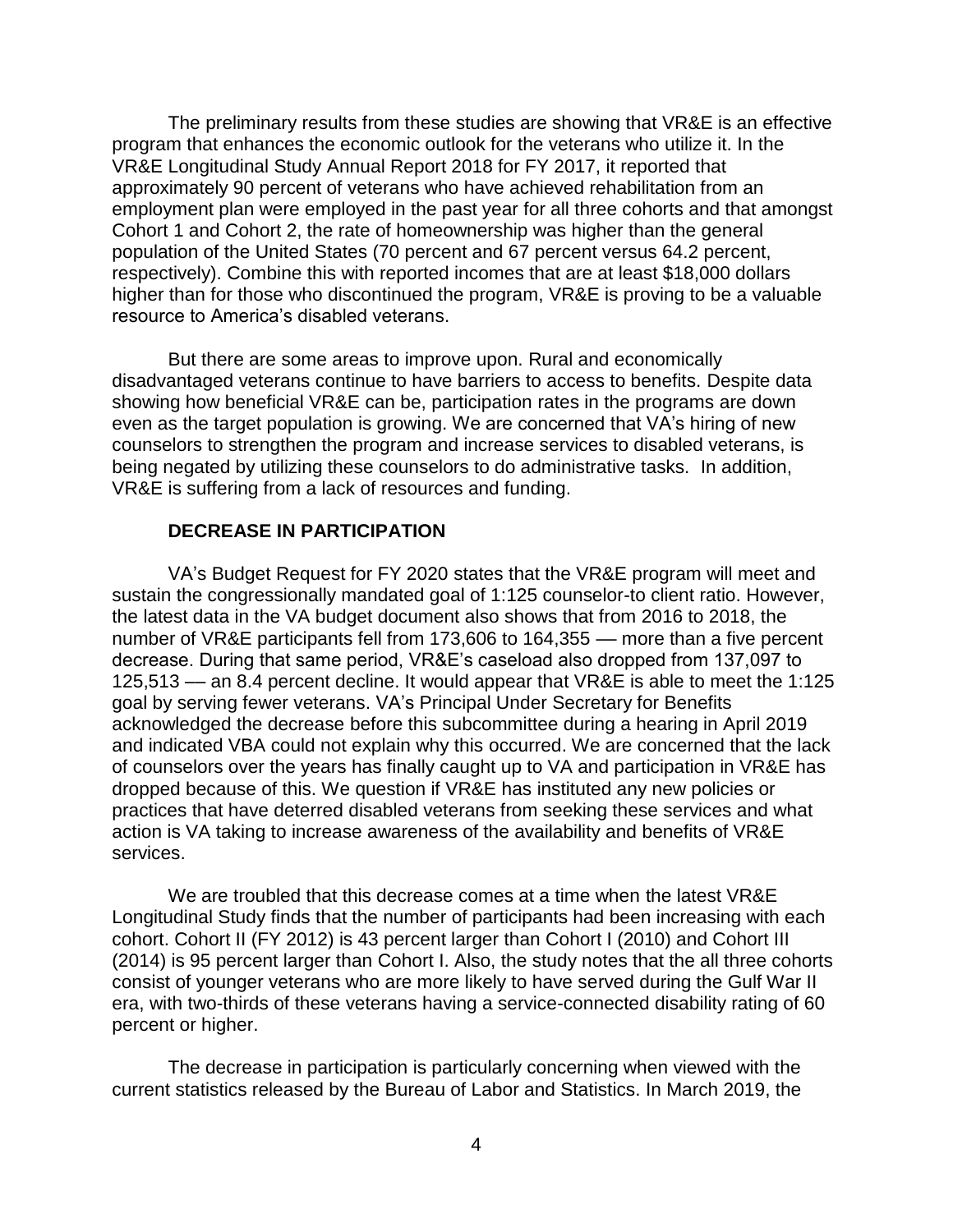Bureau released its report that showed of Gulf War II era veterans, 41 percent had a service connected disability rating and, of that 41 percent, 50 percent had a rating of 60 percent or higher. And participation of that era of veteran is growing. Beginning in 2016, Gulf War Era veterans became the largest veteran cohort. Additionally, across all generations, the rate of service-disabled veterans who are unemployed has remained statistically higher than veterans with no disability, 5.2 percent compared to 3.5 percent.

# **COUNSELOR-TO-VETERAN RATIO**

The transition of service-disabled veterans to meaningful employment is strengthened by VA's ability to provide vocational rehabilitation and employment services in a timely and effective manner, but the demands and expectations being placed on the VR&E service are exceeding the organization's current capacity. DAV's Resolution No. 191 supports strengthening the VR&E service to meet the demands of service-disabled veterans by providing increased staffing and funding, a timelier and effective transition into the workforce, and placement follow-up with employers for at least six months.

Public Law 114-223 calls for VR&E not to exceed 125 veterans to one full-time employee (FTE). In the FY 2020 VA budget request, an additional 70 VRCs were requested to provide comprehensive individualized services in geographical areas where the ratio exceeds 125:1. In 2018, VR&E's rolling average counselor caseload ratio was 131:5.

While the request for 70 additional FTE is encouraging, the total FTE for that time period only rose by four. According to the Summary of the Budget Request, the total FTE increase between 2018 and 2020 is 18 FTE and only four between 2019 and 2020. We question where the additional 70 counselors will come from and if VA is adding counselors at the expense of other staff? Additionally, VA noted in its assessment of the recent tele-conferencing pilot program that VRCs who participated in the program "had to assume duties that were generally completed by Program Support Staff—the scheduling of appointments, monitoring of attendance, sending 10-day letters, and completing closure activities for those applicants who did not show for their scheduled appointments." Increasing counselors but losing other essential staff undercuts the benefit of achieving the 125:1 ratio.

#### **TELE-COUNSELING**

In early 2017, the VA initiated a pilot program in the St. Petersburg RO with 3 VRCs that used secure video teleconferencing technology to enable them to remotely counsel veterans. VR&E's tele-counseling application was developed through a partnership with VHA's VA telehealth services. The purpose of the pilot program was to give veterans who have busy schedules, live in rural locations, and/or face transportation challenges easier access to VR&E benefits and resources. This initial pilot included 196 VR&E applicants and VA reported the following findings: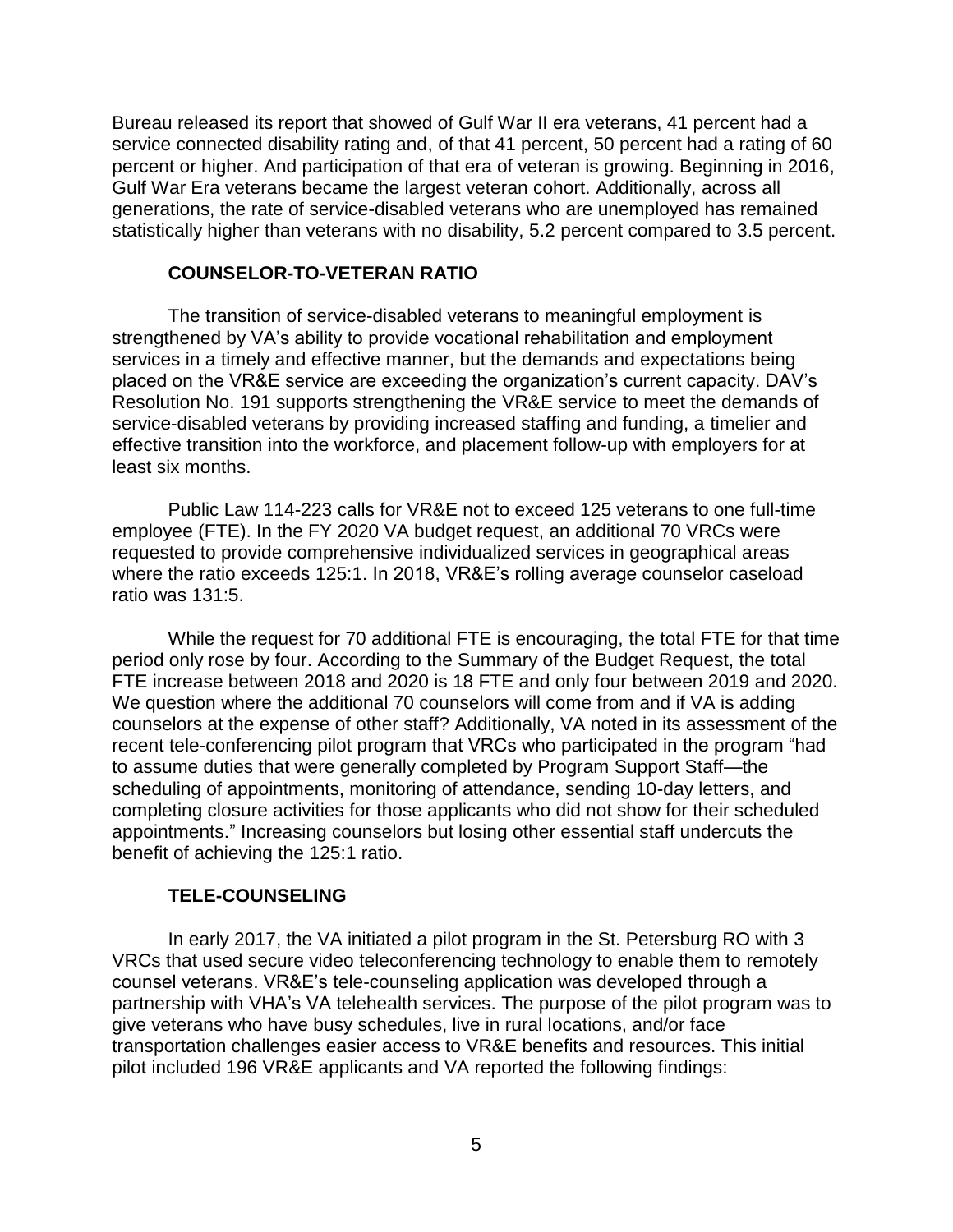- 82 of the 196, or 42 percent of the potential participants, indicated an interest in taking part in the pilot;
- Of the 58 percent who were not interested in participating, the most commonly stated reason was lack of access to a computer or internet; the next most cited reason was the preference to have an in-person meeting with their VRC;
- Of those who participated in a tele-counseling session, the average travel time saved was four hours. Of note, seven individuals that were not determined to be entitled would have had to drive between four and six hours roundtrip just to be told they were not entitled to VR&E benefits.

This past March, VR&E expanded tele-counseling services nationwide to over 1,000 counselors. We are encouraged that VR&E has taken steps to reduce travel requirements to both veterans and VRCs alike, facilitate better case management, and help veterans to obtain their benefits more efficiently. It should be noted though, that this program should remain an option for veterans and not standard protocol. The pilot program showed that there were significant numbers of veterans who preferred face-toface meetings with their counselors. In addition, VA needs to address the "digital divide" issues so that rural and low income veterans who do not have access to reliable internet or computers are not excluded from participation. A collaborative effort between Microsoft Corp and VA to extend broadband internet connectivity to underserved rural veteran communities is one example of how the VA can address this issue. Extension of broadband services is essential to the success of not only tele-counseling but also telehealth.

# **VETERANS ECONOMIC OPPORTUNITY ADMINISTRATION**

In order to further strengthen VA's education, economic opportunities and transition programs, to include VR&E, DAV supports the creation of a fourth administration within the VA, which would be comprised of VBA programs currently under the purview of the Office of Economic Opportunity (OEO). The new Veterans Economic Opportunity and Transition Administration (VEOTA) would include critical programs such as VR&E, the GI Bill and the Transition Assistance Program (TAP) for transitioning service members.

At present, VA is comprised of three administrations: VBA, VHA, and the National Cemetery Administration. VBA includes not only compensation and pension programs for veterans, but also education programs, VR&E, home loan, veteran-owned business programs, and the broadly defined transition program, which is shared with DOD and the Departments of Labor (DOL) and Homeland Security. All of these programs are currently overseen by the OEO, which is to be led by a Deputy Under Secretary. However, that position has been left vacant for years and it does not appear that the vacancy will be filled any time soon.

Currently, the OEO programs inside VBA must compete for resources and focus with the Compensation, Pension and Insurance programs, of which compensation is by far the largest and tends to dominate the attention of VBA leadership and personnel.